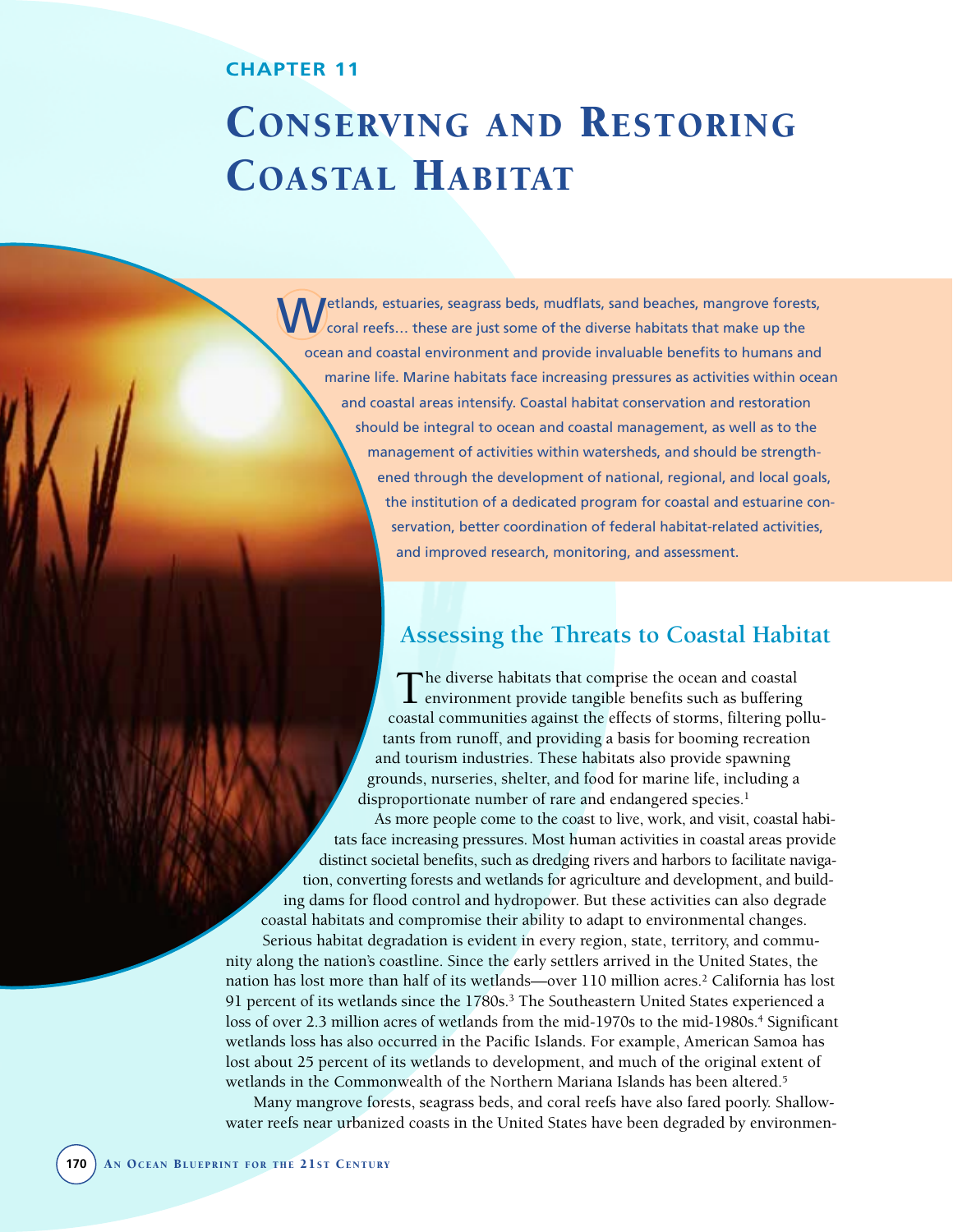tal and human disturbances such as hurricanes, fishing activities, coastal development, runoff, and sedimentation.<sup>6</sup> More than 50 percent of the historical seagrass cover has been lost in Tampa Bay, 76 percent in the Mississippi Sound, and 90 percent in Galveston Bay. Extensive seagrass losses have also occurred in the Chesapeake Bay, Puget Sound, San Francisco Bay, and Florida's coastal waters.<sup>7</sup> Climate change, rising global temperatures, and sea-level rise place additional stresses on coastal habitats.

Because such a wide range of activities is affecting coastal habitats, an equally wide range of management tools will be needed to keep them healthy. Many of these approaches—maintaining water quality, minimizing trash and other debris, managing development—are discussed elsewhere. This chapter focuses on two types of activities that can be undertaken by governmental and nongovernmental partners to protect the coast: conservation and restoration.

# **Conserving Coastal Habitat**

Conserving valuable ocean and coastal areas not only protects significant habitat and other natural resources, it also precludes the need to undertake costly and scientifically uncertain restoration efforts after an area has been degraded or lost. Current conservation needs, however, are not being met—a situation that will continue to worsen with increasing pressures on ocean and coastal environments and rising demands for coastal land.

### **Habitat Conservation Programs**

Millions of coastal acres have been designated for conservation by various levels of government, and the tools for implementing conservation programs are found in a multitude of statutes. A number of federal programs aim to preserve the natural attributes of specific areas while providing varying levels of access to the public for educational, recreational, and commercial purposes. These include the U.S. Department of the Interior's (DOI's) National Parks and Seashores, National Wildlife Refuges, National Monuments, and National Wilderness Areas; the National Oceanic and Atmospheric Administration's (NOAA's) National Marine Sanctuaries and National Estuarine Research Reserves; and the U.S. Environmental Protection Agency's (EPA's) National Estuary Program.

DOI's U.S. Fish and Wildlife Service (USFWS) administers several programs that provide grants for the acquisition, restoration, and enhancement of coastal lands, including the National Coastal Wetlands Conservation Grants Program. NOAA carries out a number of programs that aim to conserve valuable coastal lands, restore degraded habitat, and advance the science of restoration technology. Several U.S. Department of Agriculture (USDA) forestry- and agriculture-related programs provide incentives for land protection, including coastal land protection. The U.S. Army Corps of Engineers (USACE) conducts a variety of environmental stewardship and restoration programs. And both USACE and EPA are involved in conserving wetland habitats through the wetland permitting program under the Clean Water Act. (Many of these programs and authorities are summarized in Appendix D.)

Coastal habitat conservation programs also exist at the state, territorial, tribal, and local levels. For example, marine protected areas (discussed in greater detail in Chapter 6) can be designated by different levels of government for a variety of reasons, including habitat conservation.

Regulatory and non-regulatory conservation techniques are also used as tools for coastal conservation. Many local governments use a variety of planning and regulatory tools and techniques, including zoning and land use planning. Other tools—including fee simple land acquisition, the purchase or donation of easements, tax incentives and disincentives, and tradable development rights—play a special role in enabling willing landowners to limit future development on their land for conservation purposes. Land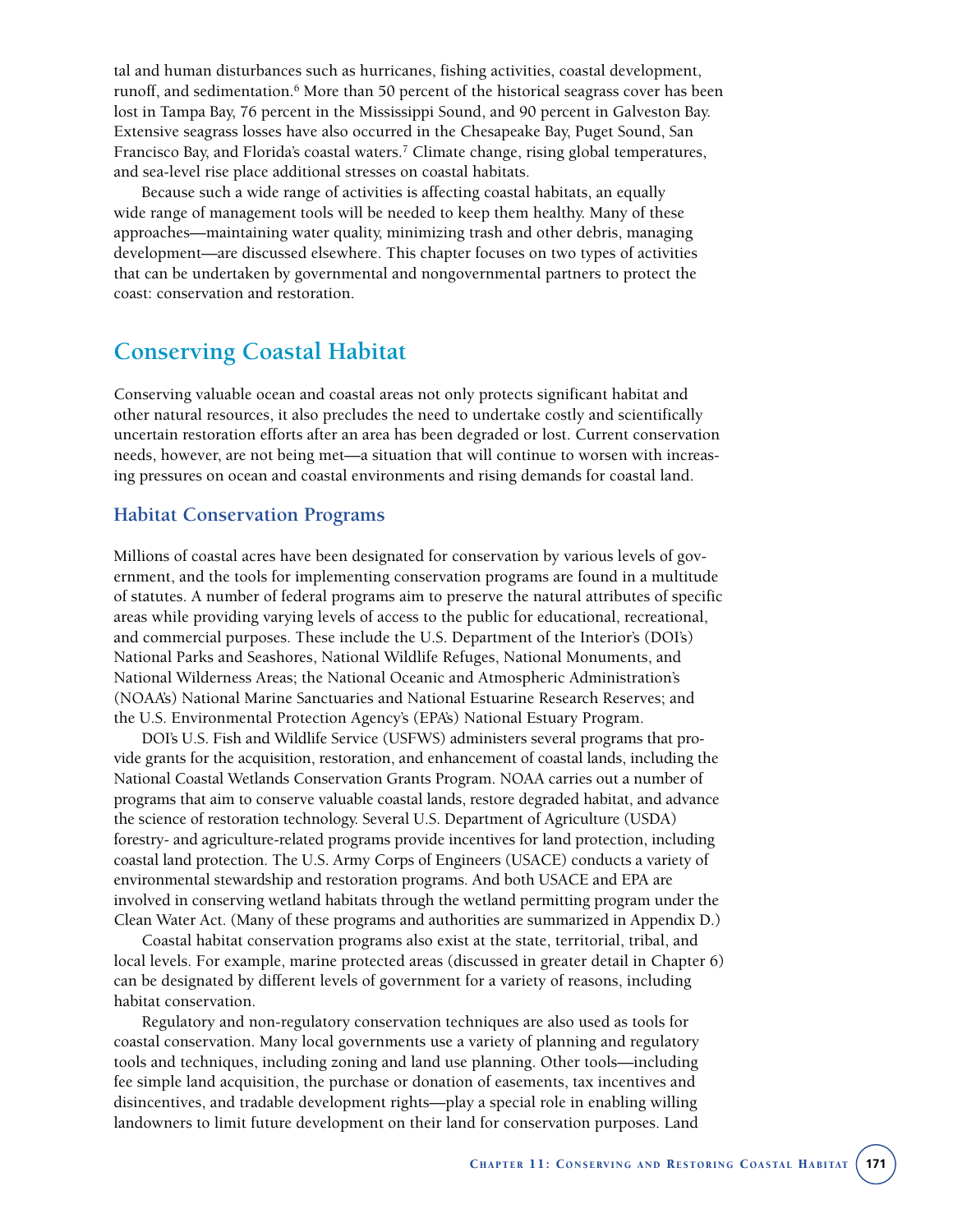acquisition and easements are often implemented through partnerships among governments, nongovernmental organizations such as land trusts, and the private sector. These groups work together to leverage limited resources from several partners to fund projects and ensure that areas acquired for conservation purposes are properly managed. As coastal populations grow and demands on coastal lands intensify, the resources needed to make such conservation partnerships work will continue to increase.

Conservation is important to maintain critical habitats and the benefits they provide, but it is also cost-effective, avoiding the much larger expense and scientific uncertainties associated with attempting to restore habitats that have already been degraded or lost.

#### *Federal Funding for Habitat Conservation*

The Land and Water Conservation Fund is a major source of federal funding for federal, state, and local conservation efforts, authorized to provide up to \$900 million a year in support of these projects. However, since the Fund's inception in 1965, Congress has appropriated less than half of the amount authorized.8 A number of agriculture and forestry-related programs administered by USDA represent an even larger source of funds for land conservation projects. Funding for agri-environmental programs is expected to rise to a projected total of \$38.6 billion over the next ten years.9 Several of these programs include multi-year contracts with farmers and ranchers to retire and protect certain lands. The Wetlands Reserve Program, Farmland Protection Program, and Grassland Reserve Program, in particular, pay for permanent conservation easements on lands enrolled in those programs. Another USDA program, the Forest Legacy Program, provides funds for conservation easement purchases for forest lands threatened with development. Though these funding sources are not specifically targeted for the conservation of coastal and ocean resources, the funds can be used in those areas. Moreover, conservation of habitat in upland watersheds that enhances water quality indirectly benefits coastal areas.

In addition to the need to increase these programs' focus on coastal habitat protection, the critical nature of coastal habitats—and the alarming rate at which they are being lost—requires more direct attention. Only a small fraction of federal spending on habitat is dedicated to coastal efforts, although habitat conservation is one of the goals of the Coastal Zone Management Act. To further that goal, in 2002, Congress appropriated money for the Coastal and Estuarine Land Conservation Program to provide a dedicated funding source to support coastal conservation partnerships among willing landowners, but this Program has not been made permanent.

#### **Recommendation 11–1**

Congress should amend the Coastal Zone Management Act to create a dedicated funding program for coastal and estuarine land conservation. In addition, a larger share of U.S. Department of Agriculture and other federal agency conservation programs should be directed to coastal and estuarine lands. To guide these programs, each state should identify priority coastal habitats and develop a plan for establishing partnerships among willing landowners for conservation purposes, with participation from federal agency, local government, nongovernmental, and private-sector partners.

## **Restoring Coastal Habitat**

Once critical habitat has been lost, or the functioning of those areas diminished, restoration is often needed. Habitat restoration efforts are proliferating in response to heightened public awareness of, and concern for, the health of the nation's oceans and coasts. Several large-scale efforts are underway to restore the nation's unique ecological treasures, including coastal Louisiana, the Florida Everglades, the Chesapeake Bay, the San Francisco Bay-Delta, and the Great Lakes. The goals of these initiatives are extremely ambitious—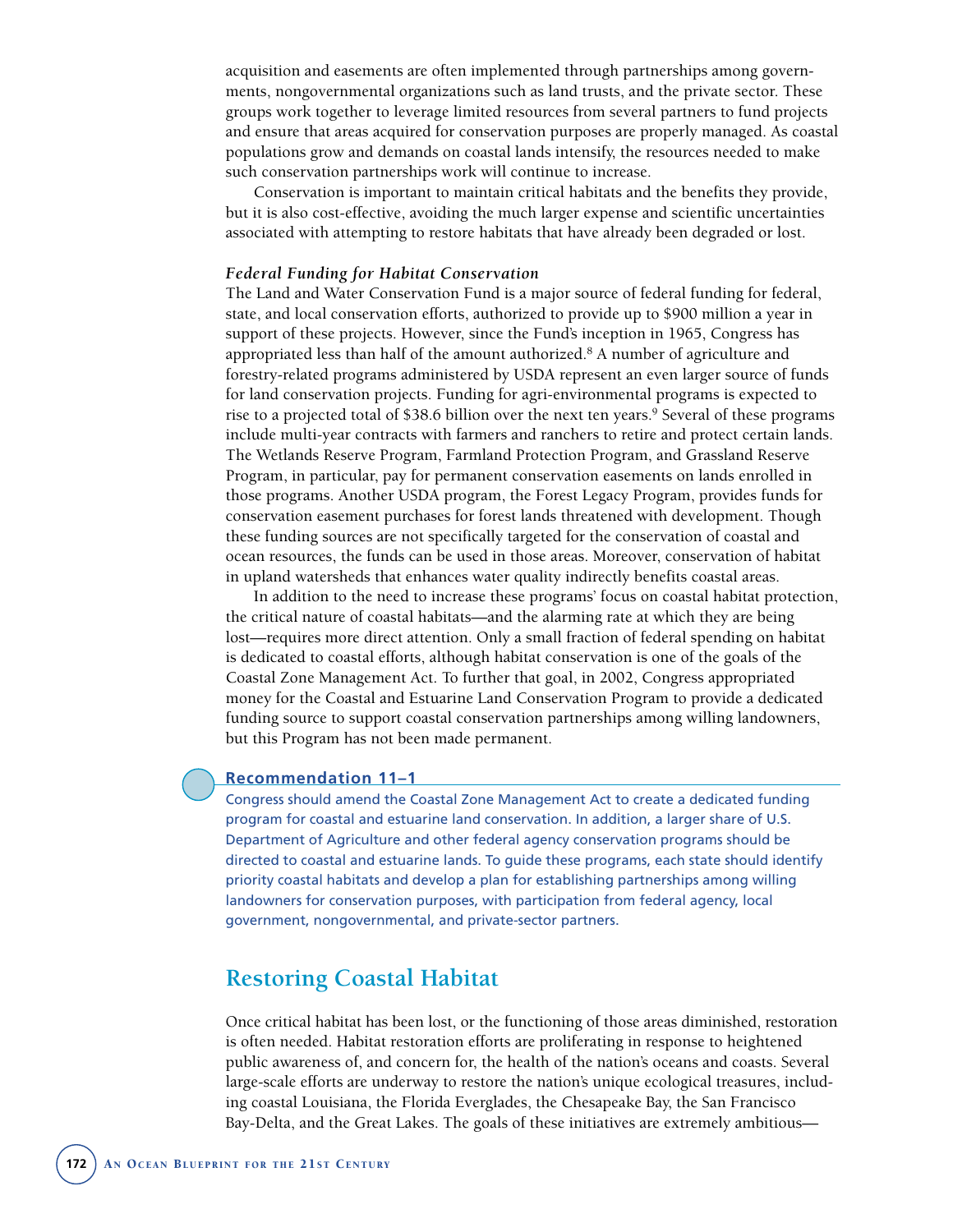

Coastal habitats provide essential breeding and nursery grounds for numerous marine and estuarine species. They also afford many benefits for humans by safeguarding coastal communities against storms, filtering anthropogenic pollutants, and providing varied recreation and tourism opportunities.

reestablishing thousands of square miles of water flow and habitat to sustain healthy levels of fish and wildlife populations while maintaining water supply for human uses and allowing future development (Box 11.1).

In addition to the large-scale, regional restoration efforts described above, there are numerous smaller-scale projects that collectively make significant contributions to restoring the health of coastal environments. Examples of these efforts include local initiatives to restore wetlands, bays, riverbanks, and streams in coastal communities. Because coastal habitat restoration efforts are often costly and complicated, they require the participation of a wide range of stakeholders to accomplish goals not achievable by any one party (Box 11.2). As a result, these projects often demonstrate the power of public–private partnerships, bringing together community members, government agencies, and businesses to solve common problems. They also require substantial volunteer effort, emphasizing the need for outreach and education among community members to enhance stewardship. The Coastal America partnership, formed in 1991 through a memorandum of understanding signed by several federal departments and agencies, has had notable success in bringing together a wide range of participants to implement restoration projects throughout the nation. The partnership focuses on overcoming institutional barriers and inconsistent federal agency jurisdictions and authorities to achieve mutual restoration goals.

The success of individual coastal habitat restoration efforts in achieving larger ecosystem objectives can be enhanced through the development of comprehensive regional restoration strategies. These strategies will vary according to the unique circumstances in each region, but should also be part of an overarching national strategy that can enhance the effectiveness of regional efforts and provide a basis for evaluating progress.

In 2000, the Estuary Restoration Act called for a national strategy to include the goal of restoring one million acres of estuarine habitat by 2010. The Act established an interagency council to develop the strategy, create a comprehensive approach to estuarine habitat restoration efforts, foster coordination of federal and nonfederal activities, and administer a program for setting priorities and providing appropriate technical and financial assistance. In 2002, the Estuary Habitat Restoration Council—chaired by USACE and made up of designees from NOAA, EPA, USFWS, and USDA—published its final strategy, which encourages an ecosystem-based approach, including strengthening public–private partnerships and applying innovative restoration technologies, monitoring capabilities, and performance measurement tools.10

The establishment of the Estuary Habitat Restoration Council as a forum for federal agency coordination and communication at the national level is a significant and positive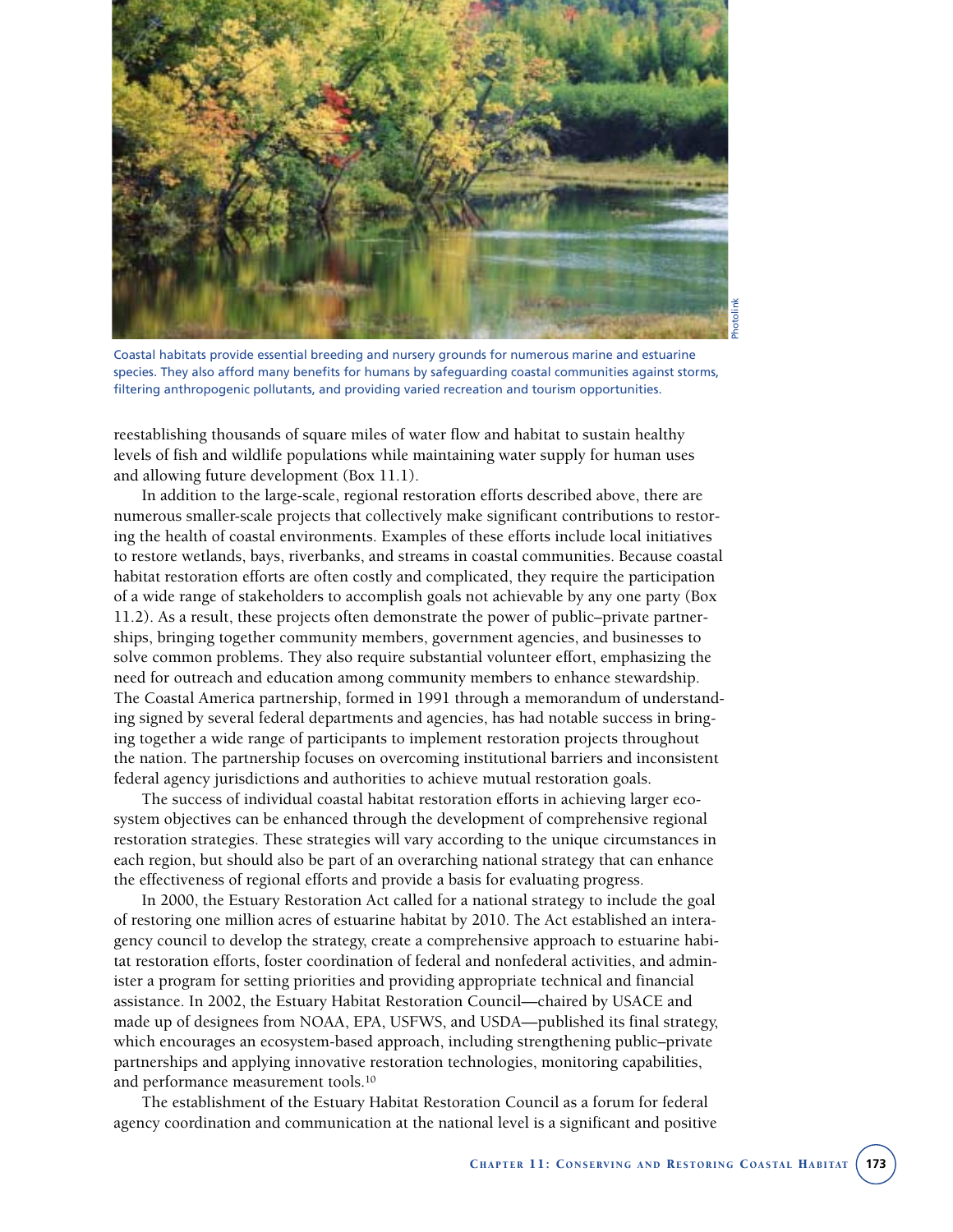#### **Box 11.1 Examples of Large-scale Coastal Habitat Restoration Efforts**

arge-scale restoration efforts are challenging in a number of ways. First, the success of these efforts requires an understanding about how to recreate natural systems and restore historical ecosystem functions, a field still in its infancy. Second, these efforts cross political boundaries and affect a broad range of human activities, requiring support and intense coordination among a wide range of governmental and nongovernmental stakeholders. While some restoration projects have been successful, continued progress will depend on sustained funding, government leadership and coordination, scientific research, and stakeholder support.

#### **Coastal Louisiana**

Nowhere is the problem of habitat loss more compelling than in coastal Louisiana, which experiences about 80 percent of the total annual coastal land loss in the continental United States.i From 1956 to 2000, an average of 34 square miles of Louisiana's wetlands disappeared into the sea every year (Figure 11.1). If this rate of loss continues, an estimated 700 additional square miles of coastal wetlands will be lost over the next fifty years, threatening billions of dollars worth of resources vital to the state's—and the nation's—economic well-being.<sup>ii</sup>

The devastating losses are the result of a number of converging factors, including both human activities and natural processes. Chief among them are the dams, levees, and channels developed along the Mississippi River and its tributaries, as well as a network of canals that provide access to oil and gas well sites. These projects, which have supported nationally important infrastructure, navigation routes, and energy supplies, have also resulted in a 67 percent decrease in the supply of sediments to the coastal area and have disrupted the natural flow of water that kept the wetlands healthy.<sup>iii</sup> Sea-level rise, coastal storms, destruction of marsh plants by muskrat and nutria, and the subsidence of the region over geologic time intensify the problem and put the state's more than two million coastal residents at increasing risk.





From 1932 to 2000, coastal Louisiana lost 1,900 square miles of land—an area roughly equivalent to the size of Delaware. An additional 700 square miles could potentially be lost over the next fifty years if no new restoration takes place, putting more than 2 million coastal residents at risk from floods and storms.

Source: U.S. Geological Survey. "Without Restoration, Coastal Land Loss to Continue." News release. <www.nwrc.usgs.gov/releases/pr03\_004.htm> (Accessed January 2004). Map Source: U.S. Geological Survey, Lafayette, LA.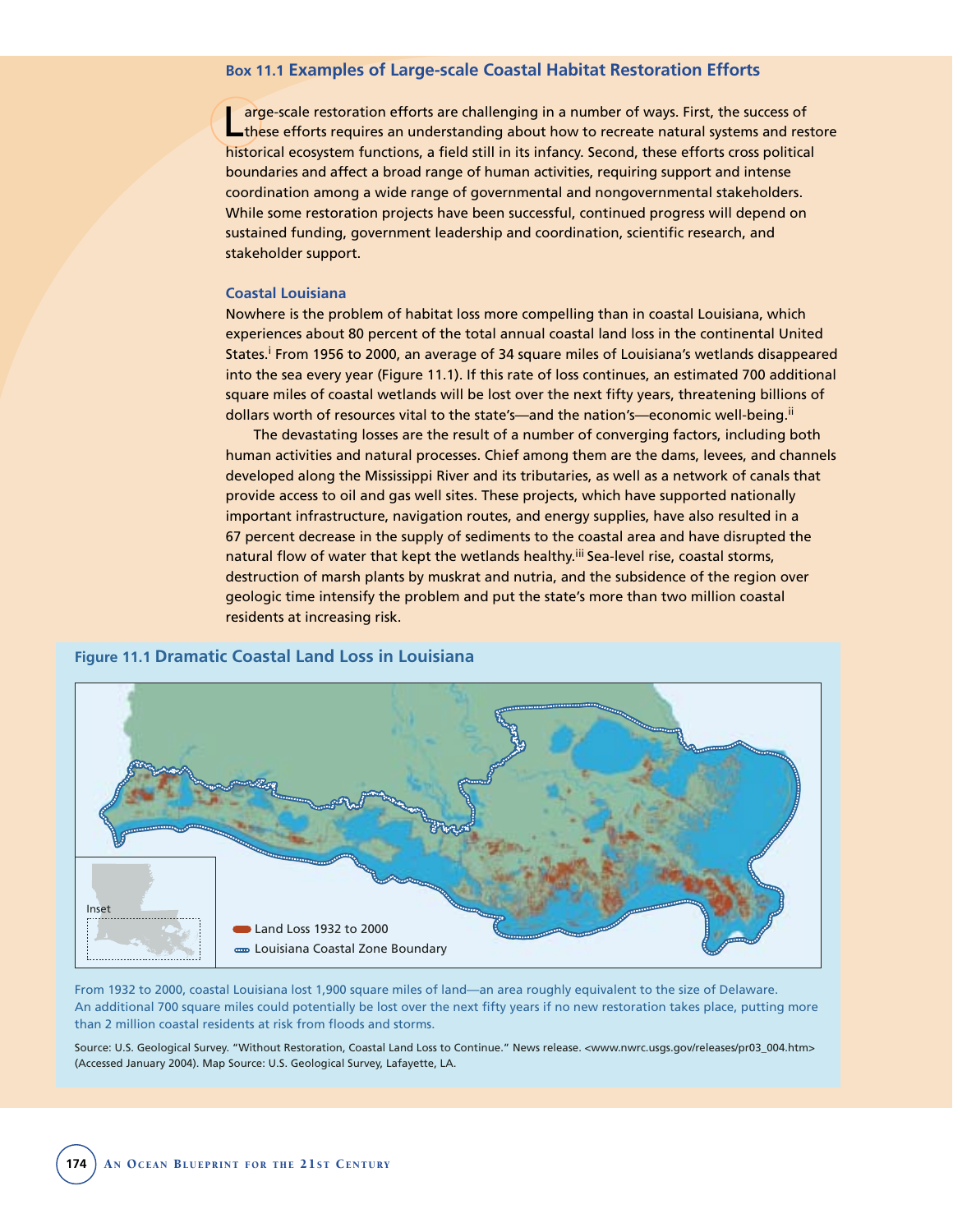Restoration efforts have intensified since the passage of the Coastal Wetlands Planning, Protection, and Restoration Act in 1990 (also known as the Breaux Act), which focused national attention and significant federal funding on over one hundred conservation and restoration projects. In 1998, a more comprehensive ecosystem-based plan to restore the natural processes of the region's coastal wetlands was jointly developed by the state of Louisiana and the federal government.<sup>iv</sup> Additional studies are underway to determine the feasibility of sustaining Louisiana's coastal ecosystem.

#### **The Florida Everglades**

Another extensive effort to restore a regional ecosystem dramatically altered by human activities is taking place in the Florida Everglades, an unparalleled network of mangroves, coastal marshes, seagrass beds, lakes, rivers, estuaries, and bays that once stretched from Orlando to Florida Bay. A long history of water diversions, flood control projects, and agricultural and urban development in South Florida has reduced the size of the Everglades by half.<sup>v</sup> As a result, the region has experienced numerous environmental problems such as nutrient enrichment, threatened or endangered species, pesticide contamination, mercury buildup in plants and animals, widespread invasion by exotic species, increased algal blooms, seagrass die off, and declines in fishery resources.<sup>vi</sup>

In 1992, Congress authorized a comprehensive review of the potential to restore the Everglades ecosystem. This review resulted in the development of the Comprehensive Everglades Restoration Plan, the largest such effort ever pursued based on the size of the ecosystem and the nearly 200 individual projects being developed to implement the plan.<sup>vii</sup> Many of these projects involve massive and expensive engineering and construction feats designed to restore natural hydrological functions and water quality throughout the entire region.

Despite its immense size and scope, the Comprehensive Everglades Restoration Plan is only one component of an initiative to restore the southern half of the state and the nearshore waters of Florida. The larger effort is being headed by the South Florida Ecosystem Task Force, which is charged with developing a strategy for coordinating hundreds of projects carried out by several different federal, state, tribal, and local entities, universities, and other stakeholder groups. The Task Force is made up of senior level officials from seven federal agencies, the Florida Department of Environmental Protection, the Miccosukee and Seminole tribes, the South Florida Water Management District, the Florida Governor's Office, and two local governments.

- *ii* U.S. Geological Survey. "Without Restoration, Coastal Land Loss to Continue." News release.
- <www.nwrc.usgs.gov/releases/pr03\_004.htm> Accessed January 2004.
- *iii* Ibid.
- *iv* Louisiana Coastal Wetlands Conservation and Restoration Task Force and the Wetlands Conservation and Restoration Authority. *Coast 2050: Toward a Sustainable Coastal Louisiana.* Baton Rouge, LA: Louisiana Department of Natural Resources, 1998.
- *<sup>v</sup>* Congressional Research Service. *South Florida Ecosystem Restoration and the Comprehensive Everglades Restoration Plan.* Report #RS20702. Washington, DC: Library of Congress, 2001.
- *vi* McPherson, B.F., and R. Halley. *The South Florida Environment: A Region under Stress.* USGS Circular 1134. Washington, DC: U.S. Geological Survey, 1996.
- *vii* U.S. Army Corps of Engineers, Jacksonville District and South Florida Water Management District. *Central and Southern Florida Comprehensive Review Study, Final Integrated Feasibility Report and Programmatic Environmental Impact Statement.* April 1999.

*<sup>i</sup>* Congressional Research Service. *Wetland Issues.* Report #IB97014. Washington, DC: Library of Congress, 2003.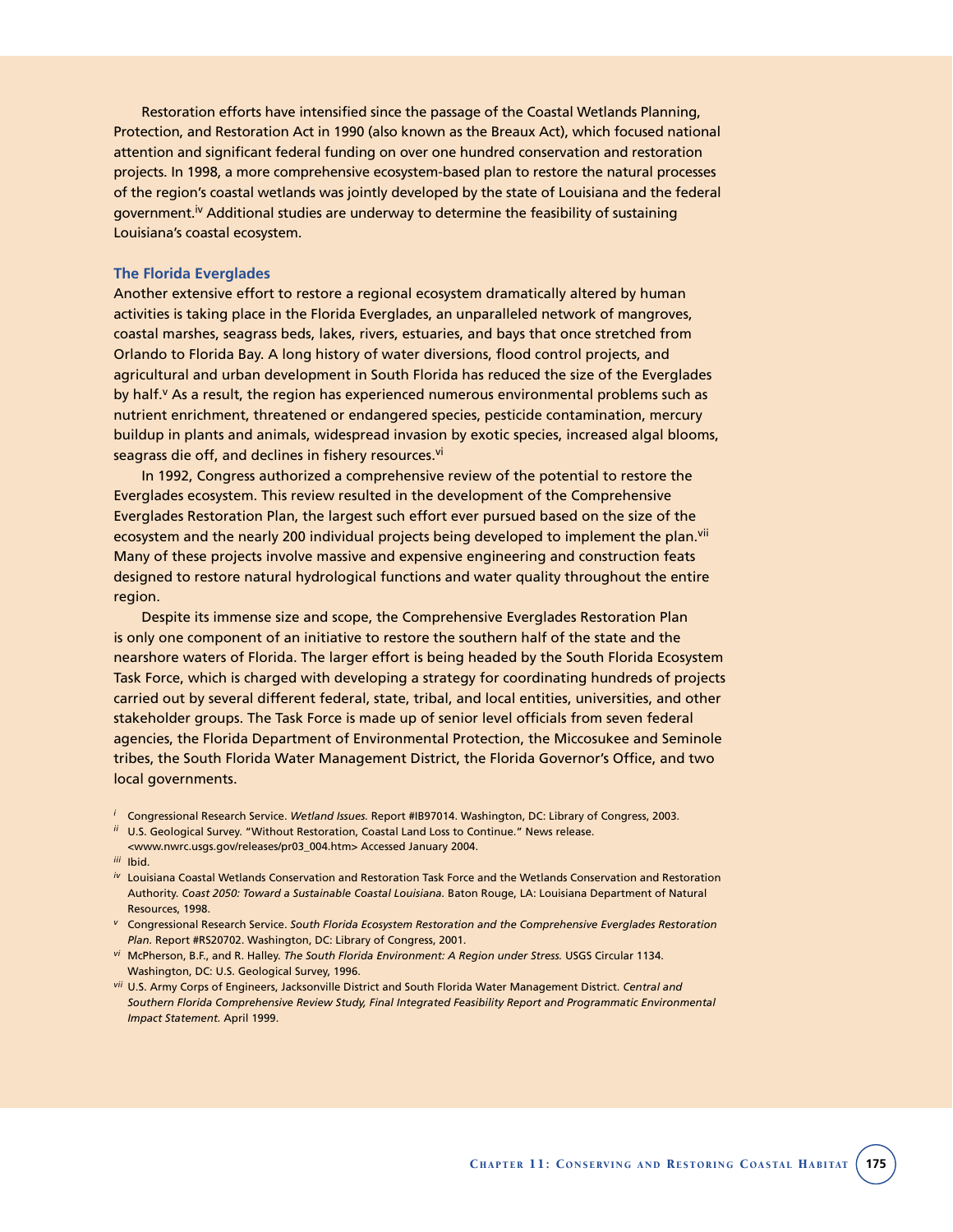step. There remains, however, a need for a federal coordinating forum with responsibilities and membership that is broader than the Estuary Habitat Restoration Council—one that can coordinate the development and implementation not only of estuarine habitat restoration efforts, but activities that affect all types of coastal habitat and include conservation as well as restoration measures. This forum could also be responsible for fostering the development and implementation of goals and priorities at the regional level.

## **Improving Habitat Conservation and Restoration**

Currently the many entities that administer conservation and restoration activities operate largely independently of one another, with no framework for assessing overall benefits in an ecosystem-based context. The multitude of disjointed programs prohibits a comprehensive assessment of the progress of conservation and restoration efforts and makes it difficult to ensure the most effective use of limited resources.

Consistent local, state, regional, and national goals are vital for prioritizing conservation and restoration needs and orchestrating effective efforts at all levels. In particular, these efforts should be assessed in a regional, ecosystem context. This will be aided by improved regional coordination and the creation of regional ocean councils, as discussed in Chapter 5. The regional ocean information programs, also discussed in Chapter 5, will help meet the information needs essential to the success of these initiatives. Conserving and restoring historical ecosystem functions are significant steps in sustaining the health of the nation's ocean and coastal resources. Over time, the regional ocean councils will also help to improve the management of all activities that affect coastal habitats and the well-being of coastal communities.

#### **Recommendation 11–2**

The regional ocean councils, working with state coastal management programs and other governmental and nongovernmental entities, should assess regional needs and set goals and priorities for ocean and coastal habitat conservation and restoration efforts that are consistent with state and local goals. The National Ocean Council should develop national goals that are consistent with regional, state, and local goals, and should ensure coordination among all related federal activities.

An increased and dedicated funding source for coastal conservation activities is called for earlier in the chapter. Similarly, restoration initiatives will require sufficient funding to develop the best techniques, implement restoration activities, and track their success. In addition to federal investments, innovative sources of funding can be identified through partnerships with the private sector.

# **Enhancing Information and Understanding**

One of the most significant obstacles to conservation and restoration efforts is the lack of adequate knowledge about the structure and functioning of coastal habitats and the relative effectiveness of restoration techniques. Furthermore, many individual efforts do not benefit from the knowledge and positive experiences that do exist. Enhanced support for ecosystem restoration science and applied research on effective restoration techniques is needed, as is support for programs that educate practitioners on how to implement these techniques. A better understanding of the connections between human activities and their impacts on coastal habitats will lead to better management of coastal resources and a strengthened stewardship ethic among all stakeholders and citizens.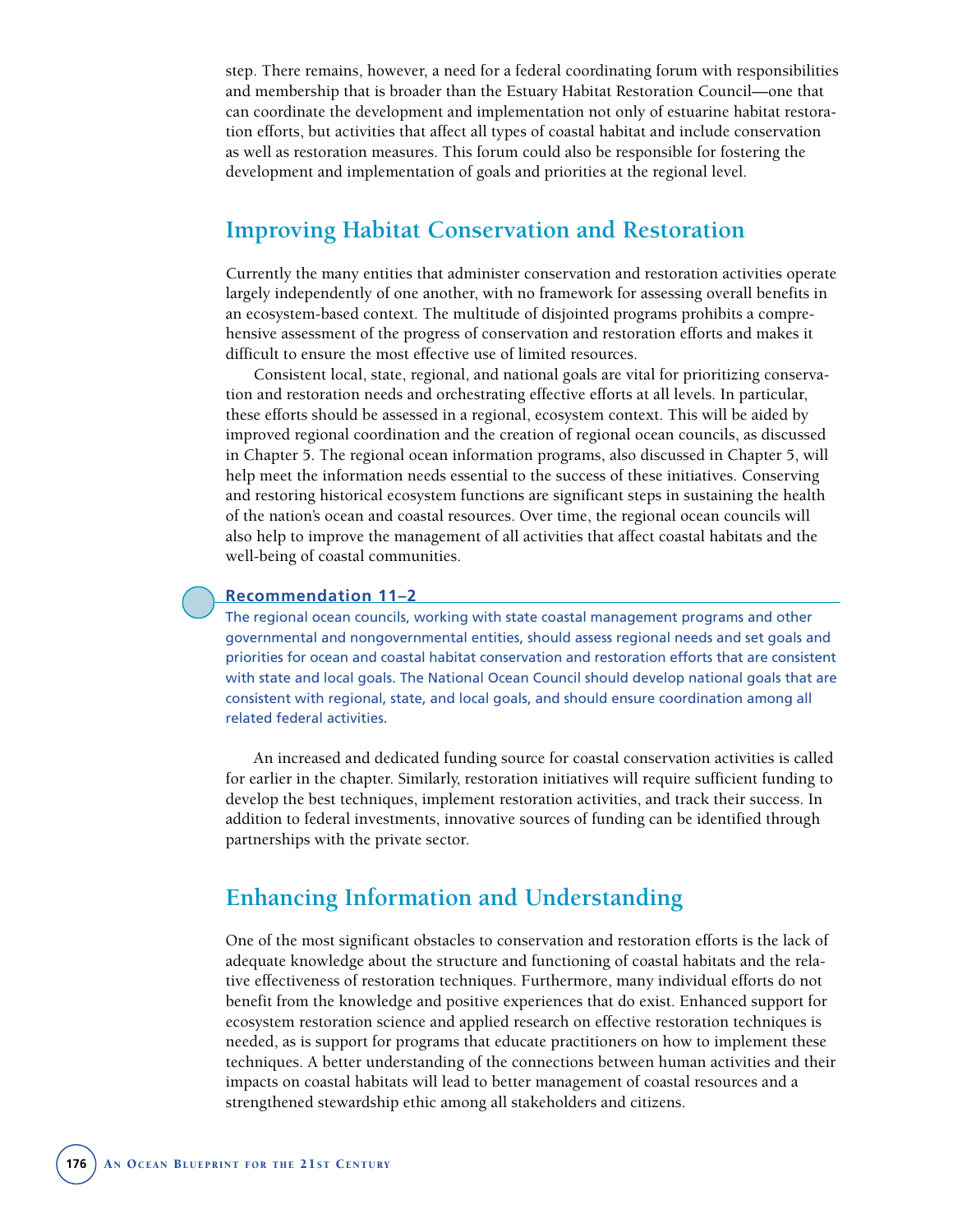#### **Box 11.2 A Community Habitat Restoration Effort: Friends of Heeia State Park**

There are thousands of examples of local efforts in which concerned citizens, government<br>entities, business, and other stakeholders have helped restore coastal habitats valuable to both native plant and animal species and to the culture of the local community. Friends of Heeia State Park, a nonprofit educational institution located on the Hawaiian Island of Oahu, coordinates several community restoration activities each year during which local volunteers help clean up beaches and streams, monitor water quality, and remove invasive species. Recently, the group received a grant from the U.S. Environmental Protection Agency to conduct a project replacing non-native coastal plants, which were preventing adequate filtering of waters from the watershed to the Heeia Bay, with native species. The project was part of a larger effort to restore portions of the entire Heeia watershed that had become degraded by nonpoint source pollution originating from various human activities. Thousands of volunteers participated in the project.<sup>i</sup>

These and other local restoration efforts are vital components of the overall goal of improving the health of coastal habitats nationwide. They also serve a valuable role in promoting coastal stewardship by instilling a sense of ownership and responsibility throughout the community. Improving communication and coordination among these efforts, and enhancing the research efforts needed to determine the most effective restoration strategies, will strengthen the ability of individual projects to contribute to the overall improvement of ocean and coastal health.

*<sup>i</sup>* U.S. Environmental Protection Agency. "He'eia Coastal Restoration Project: Thousands of Volunteers Replace Alien Plants with Native Species." <www.epa.gov/owow/nps/Section319III/HI.htm> Accessed February 1, 2004.

Coordinated and comprehensive inventories and assessments are essential for identifying critical habitats, evaluating the causes of habitat loss and degradation, and setting priorities for conservation and restoration efforts, thus enabling decision makers to focus limited resources on the most pressing needs. The regional ecosystem assessments called for in Chapter 5 will provide timely and comprehensive information on the status of coastal habitats.

In addition to improved understanding and broad national assessments and inventories, the nation needs better ongoing monitoring. Currently, most federal funding available for conservation and restoration efforts can only be used for direct implementation, not for the equally important tasks of monitoring the success of these efforts and further advancing restoration science.

Finally, conservation and restoration efforts must build on past successes to achieve progress. Currently, there is no accessible nationwide system for sharing information, including research results, planning processes, conservation and restoration techniques, and funding opportunities. A broadened and redefined Estuary Habitat Restoration Council could serve as a mechanism for this type of information sharing. Information pertinent to coastal habitat conservation and restoration efforts can also be shared through the regional ocean councils and regional ocean information programs.

#### **Recommendation 11–3**

The U.S. Department of the Interior, National Oceanic and Atmospheric Administration, U.S. Department of Agriculture, and U.S. Army Corps of Engineers should enhance their restoration science, monitoring, and assessment activities. Congress should amend relevant legislation to allow greater discretion in using a portion of federal habitat conservation and restoration funds for related research, monitoring, and assessments.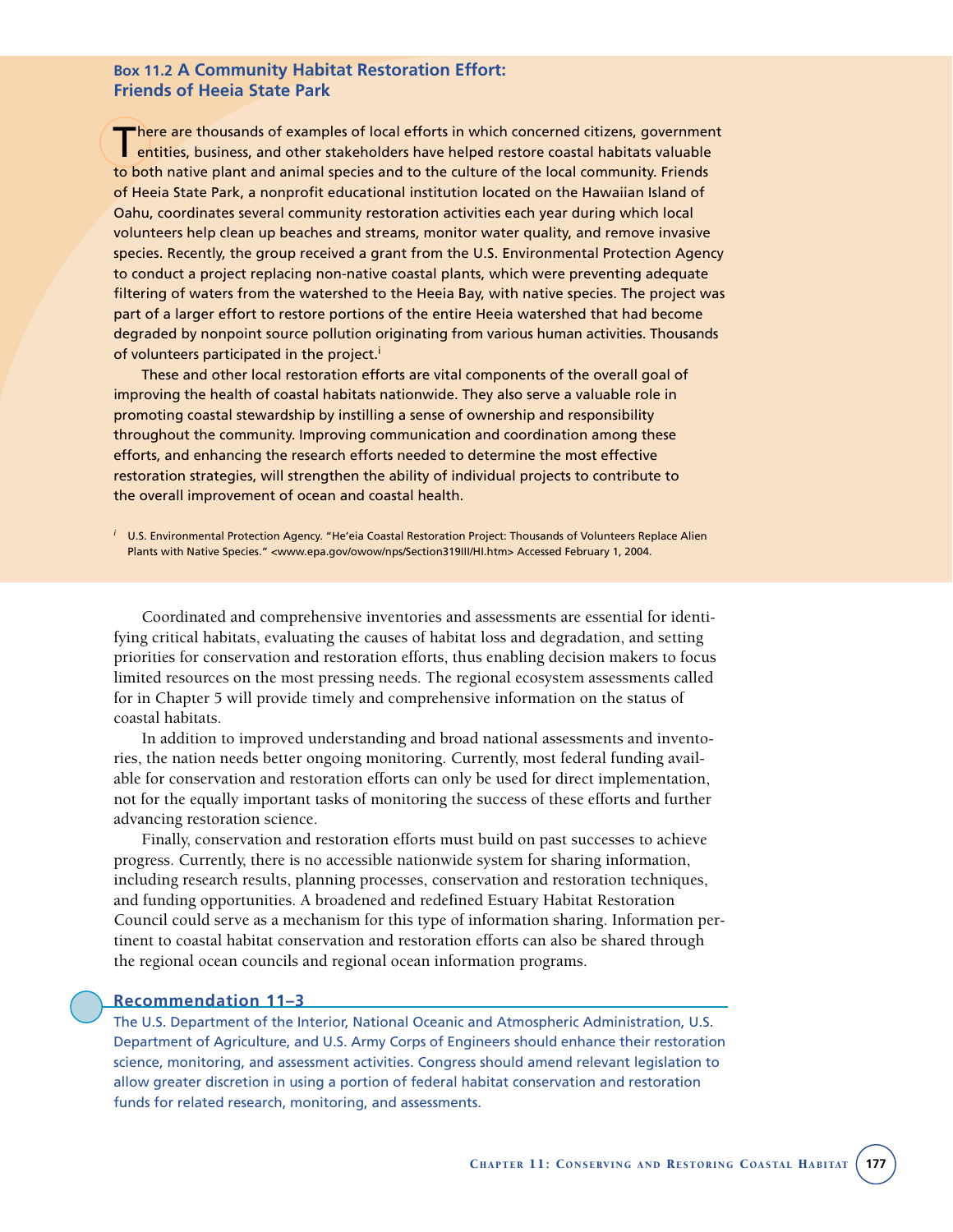# **Protecting the Nation's Wetlands: A Special Case**

*Our state and the nation are facing a true emergency of profound cost. The wetlands loss represents more than just the loss of land. It represents the loss of what sustains much of the state's economy, culture, and national image.*

—Jack C. Caldwell, *Secretary, Louisiana Department of Natural Resources, testimony to the Commission, March 2002*

Coastal wetlands, including marshes, swamps, and bogs, are an important and integral component of coastal habitat. USACE regulations define wetlands as those areas that are inundated or saturated by surface or ground water at a frequency and duration sufficient to support vegetation that typically lives in saturated soils. Coastal watersheds currently include about 30 percent of all wetlands in the lower forty-eight states, a total of approximately 27 million acres.<sup>11</sup> Like other coastal habitats, wetlands provide a variety of valuable ecosystem services, such as improving water quality, providing natural flood control, recharging groundwater, stabilizing shorelines, contributing to recreational value, and serving as nursery areas for thousands of species of plants, fish, and other animals.

The functions and values provided by wetlands have not always been recognized. Prior to the 1970s, federal policies for agriculture, development, and insect control encouraged the draining and filling of wetlands—referred to disparagingly at the time as swamps. A 2001 National Research Council report found that, as a result, by the 1980s the area of wetlands in the contiguous United States had decreased to approximately 53 percent of its extent one hundred years earlier.12

In response to this dramatic loss of wetlands, the National Wetlands Inventory (NWI) Program was formed in 1975 to collect information about remaining wetlands. To date, approximately one-half of the United States is represented in the inventory, which includes all wetlands and deepwater habitats, such as lakes, rivers, and streams as well as marshes, bogs, and swamps. NWI data are used by Congress, all levels of government, academia, the private sector, and nongovernmental organizations for a variety of purposes, including resource management, transportation planning, infrastructure siting, and conservation and restoration planning. Despite these important applications, NWI data remain incomplete for much of the nation and relatively inaccessible to many who could put the data to beneficial use.

#### **Recommendation 11–4**

The U.S. Fish and Wildlife Service should complete, digitize, and periodically update the National Wetlands Inventory.

By the late 1980s, federal policies had shifted and the protection of wetlands became a national priority. In 1989, President George H.W. Bush acknowledged the importance of wetlands by establishing the goal of "no net loss of wetlands," a goal that has been supported by subsequent administrations. As a result of these shifts in attitude and policy, the rate of wetlands loss has decreased substantially, although there is some uncertainty as to the extent of the decrease and the functional value of remaining wetlands compared to their historic counterparts.13 Despite selected improvements, wetlands continue to be lost due to subsidence, erosion, storms, and human activities, including the conversion of such areas for other uses.

There is no single, comprehensive federal wetlands protection law. Instead, multiple federal statutes and programs provide protections in different forms, including the various conservation and restoration programs described earlier in this chapter. State, local, and tribal wetlands programs add to the success—and the complexity—of wetlands protection efforts.

The Clean Water Act Section 404 program is the primary federal regulatory program providing protection for the nation's wetlands. The goal of the program is to avoid deliberate discharges of materials into wetlands, or to minimize discharges where they cannot be avoided. The program requires permits for discharges of materials (such as dredged materials, or other soil or sand used as fill) into U.S. waters, although several major categories of activities are generally exempted, including certain ongoing farming, ranching, and silviculture operations. When a permit is issued that will result in some wetlands loss, *compensatory mitigation* is often required; that is, wetlands must be restored, enhanced, preserved, or created elsewhere to replace the permitted loss of wetland acres and functions.